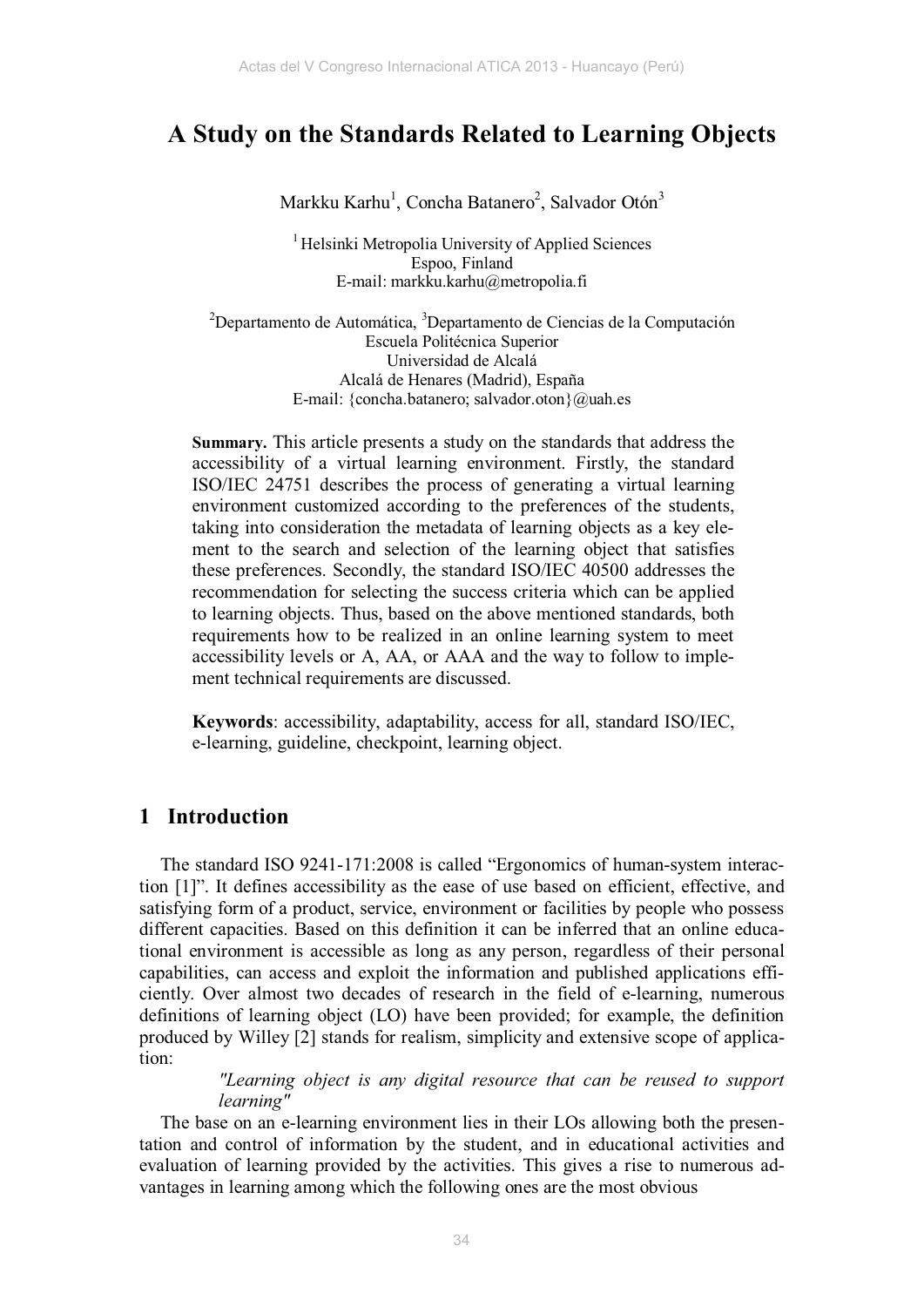- It promotes communication, cooperation, and individual and group responsibility.
- − It increases motivation and self-esteem.
- It creates synergy and encourages the development of critical thinking.
- It is possible to connect to the course content from everywhere and any time.
- The student can review the comments in the forum and the answers of the teacher as many times as necessary, because they are saved in the platform. In addition, all the students can learn from the answers given to other students.

In order for everybody to achieve these benefits, the LOs published in this type of learning environment must be accessible and meet the requirements and recommendations set for this purpose in the standards. This paper focuses on the study and explanation of the standards that concern LOs, understanding them as Web content on a platform for online learning.

### **2 Data Models**

The objective of the standard ISO/IEC 24751 - called "Individualized adaptability and accessibility in e-learning, education and training" - is to present data model so that the product will satisfy the needs of any person in a context of deficiency, either personal or environment-related (such as a room with poor lightning or too much noise), which allows an individual user to choose the desired digital resource if it is available [3].

To achieve such a goal, it is necessary that the content authors produce alternative LOs in addition to the original, they must submit the same cognitive content, but provide different type of sensory perceptions (sight, hearing, touch, etc.), for example a video as an original resource but providing subtitles (textual perception) and hearing aid (auditory perception) as adapted resources. That is to say the students specify their preferences and needs in their user profiles, which will allow them to search the online platform for available LOs and to select one that matches their preferences without difficulty.

In this respect, the standard ISO/IEC 24751 defines two patterns of information: one for the Digital Resources Description (DRD), based on the accessibility metadata, that should be added to the LOs to facilitate an efficient search [4], and the other, for the configuration of the Personal Needs and Preferences (PNP) of the student, based on an interactive form, whose answers give a rise to PNP [5]. Moreover, once generated, the PNP must be subject to changes by the user, for example due to enhancement, replacement or removal of the description, creating multiple PNP sets for different contents, or transfer of the description to a new system for reuse.

To obtain a correct DRD, the standard establishes the need for the observance of the basic accessibility guidelines defined in the World Wide Web Consortium's Web content Accessibility Guidelines. In particular the priorities 1 (level A) and 2 (level AA) of the WCAG ensure the presentation and control of the text as adjustable. In order to facilitate this task, a study of these guidelines was carried out to identify the success criteria directly related to LOs (showed later in table 2).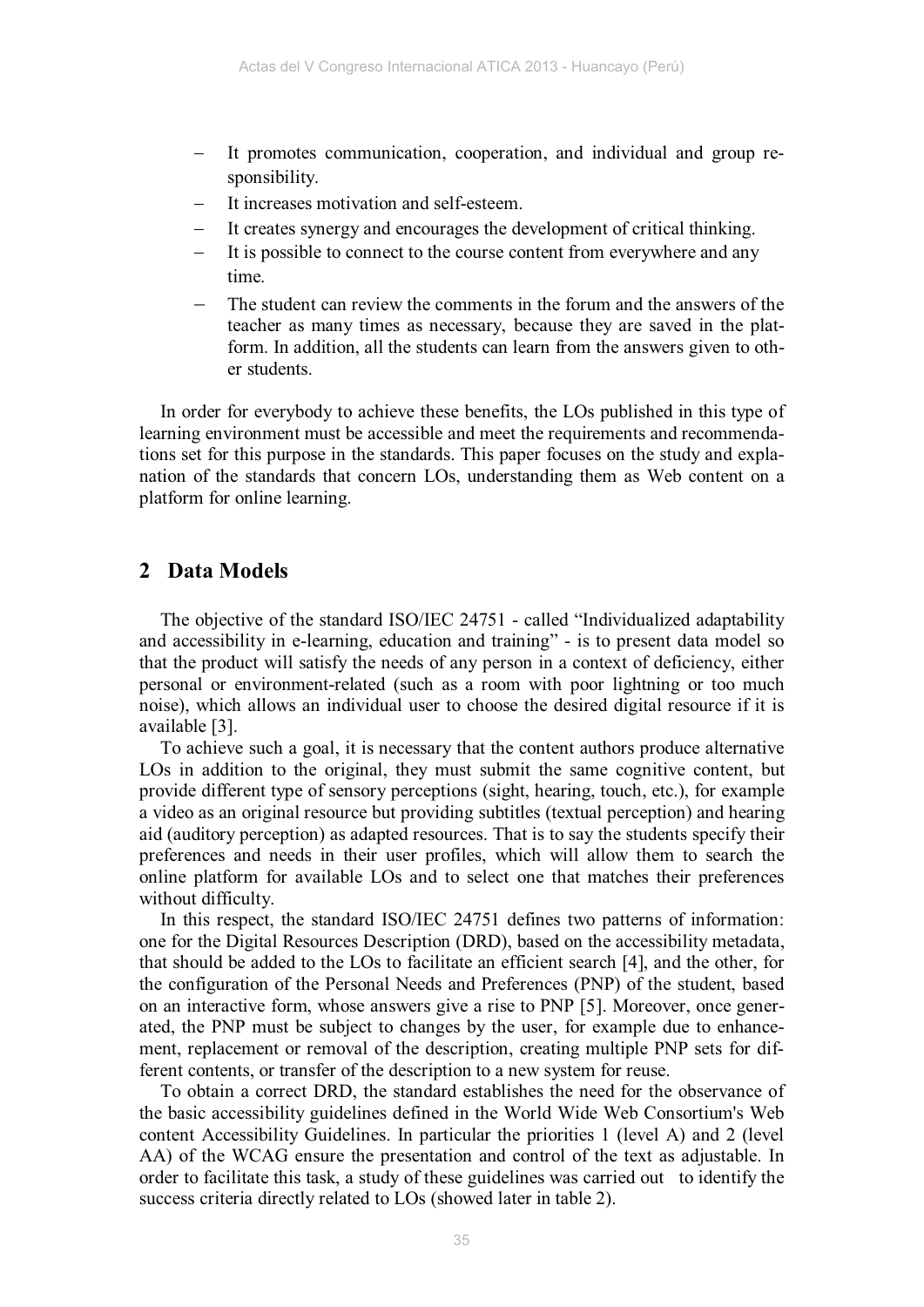However, due to the complexity of the data models presented in the standard ISO/IEC 24751 (especially in the PNP data model) and the difficulties experienced in previous research projects, as it was the case of the EU4ALL project [6], IMS Global Learning Consortium (institution dedicated to the development of open specifications for facilitating online learning activities) has prepared a draft of basic specification, IMS AFA (Access For All) v3.0. This specification contains the main norms of the ISO/IEC 24751 standard, so that the primary needs of users are covered, and it allows a faster and more efficient operation.

IMS AFA v3.0 specification information model [7] helps to establish accessibility metadata to be associated with both the original and adapted LOs and the model defines a set of value space that makes it possible to define each one of them. Accessibility metadata contain information describing the accessibility features of an LO, for example the sensory mode of access (auditory, tactile, textual, etc.), LO control mode (keyboard or mouse), identification of the adaptations associated with it or potential risk of hazard behavior. Different hazard type elements of LOs may be flashes or sound, etc. For adapted resources it is necessary to include all original metadata of the resource, adding further specific metadata adaptation, as for example the identity of adapted resource, type of adaptation (subtitles, long description, and alternative text) or language of adaptation among others.

Table 1 shows an example of the metadata and the values for a video, as original resource, and associated captions, as adapted resource.

| Learning objects: video, captions<br>(deaf or different languages) |                                      |                      |  |
|--------------------------------------------------------------------|--------------------------------------|----------------------|--|
|                                                                    | Value                                | Value                |  |
| Metadata                                                           | $(\text{video}, \text{ID} \space 1)$ | $(captions, ID_1.1)$ |  |
| AccessMode                                                         | Visual, auditory                     | Textual              |  |
| HasAdaptation                                                      | 1.1<br>ID.                           |                      |  |
| ControlFlexibility                                                 | <b>FullMouseControl</b>              | --                   |  |
| DisplayTransformability                                            |                                      |                      |  |
| Hazard                                                             |                                      |                      |  |
| IsAdaptationOf                                                     |                                      | ID <sub>1</sub>      |  |
| IsPartialAdaptationOf                                              |                                      | ID <sub>1</sub>      |  |
| <b>IsFullAdaptationOf</b>                                          | --                                   |                      |  |
| AdaptationType                                                     |                                      | Captions             |  |
| AccessModeAdapted                                                  |                                      | Auditory             |  |
| AdaptationDetail                                                   |                                      | Verbatim             |  |
| AdaptationMediaType                                                |                                      |                      |  |
| LanguageOfAdaptation                                               | Spa                                  | Spa                  |  |
| EducationalComplexityOfAdaptation                                  | --                                   |                      |  |
| EducationalLevelOfAdaptation                                       | $\overline{4}$                       |                      |  |
| AtInteroperable                                                    | False                                |                      |  |
| ApiInteroperable                                                   |                                      |                      |  |

**Table1.** Example of IMS AFA 3.0 accessibility metadata for a video and its captions.

Interoperability has particular importance in the process in two ways: (1) from the viewpoint of the requirement of assistive technologies which are external to the system and (2) from the viewpoint of the process of searching for right resource through communication between the different subsystems. Figure 1 shows the entire process.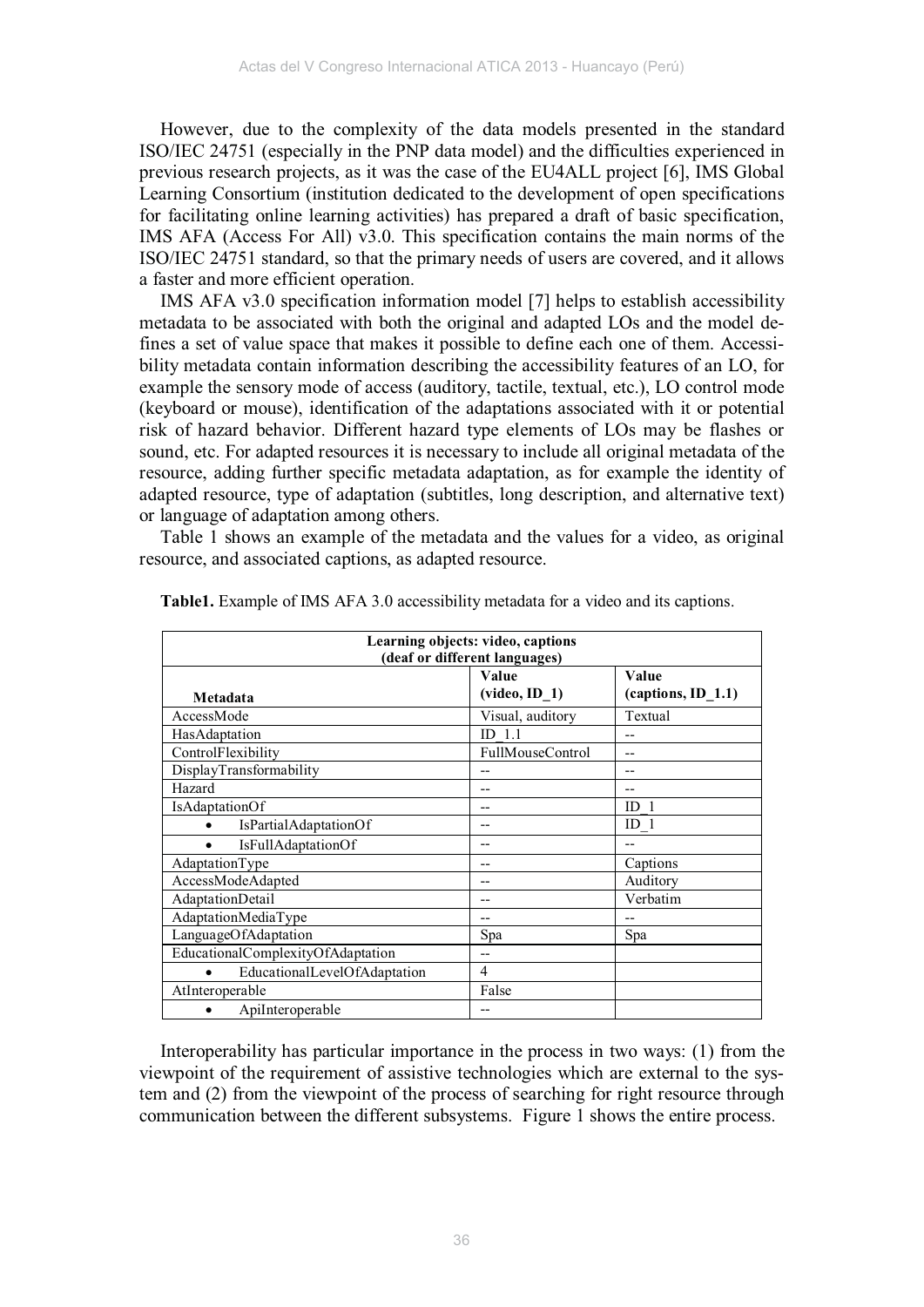

**Figure 1**. Relationship between the processes taking place in the selection of a resource.

Based on the data model of the user preferences and taking into consideration the answers to the interactive form, the PNP of the user is generated. On the other hand, based on the data model for the description of the resources and taking into consideration the LO metadata, the DRD is generated. The next step consists of the execution of a communication process between both parties (PNP and DRD) for searching and selecting the LO that satisfies the user PNP.

#### **Use case**

To give an example, Airline maintenance staff receives regular training sessions, but there is always a possibility of the need for "ad hoc" instruction. Available airplane resource materials include video instructions on aircraft engine maintenance that addresses the methods for repairing various engine problems. Usually, the material is used in a noisy hangar in which workers are required to wear hearing protection. There may also be multiple information systems connected to their ear-phones for safety reasons. In this environment, workers use portable computers to view the reference materials as they carry out the repair actions.

When workers log in, they indicate the hangar as the context and a PNP file is selected by the system. This profile requires text transcripts or animated diagrams to replace audio content. When viewing the training videos, the system automatically retrieves the available text captions or alternative visual content and supplements the video with them while synchronizing it to the original audio. As a result, the workers are able to reference videos as they work in the hangar.

#### **3 Web Content Guidelines**

The standard ISO/IEC 40500, "Information Technology W3C Web Content Accessibility Guidelines (WCAG) 2.0", [8] accurately reflects the guidelines published in the WCAG (Web Content Accessibility Guidelines), version 2.0 in 2008 for the crea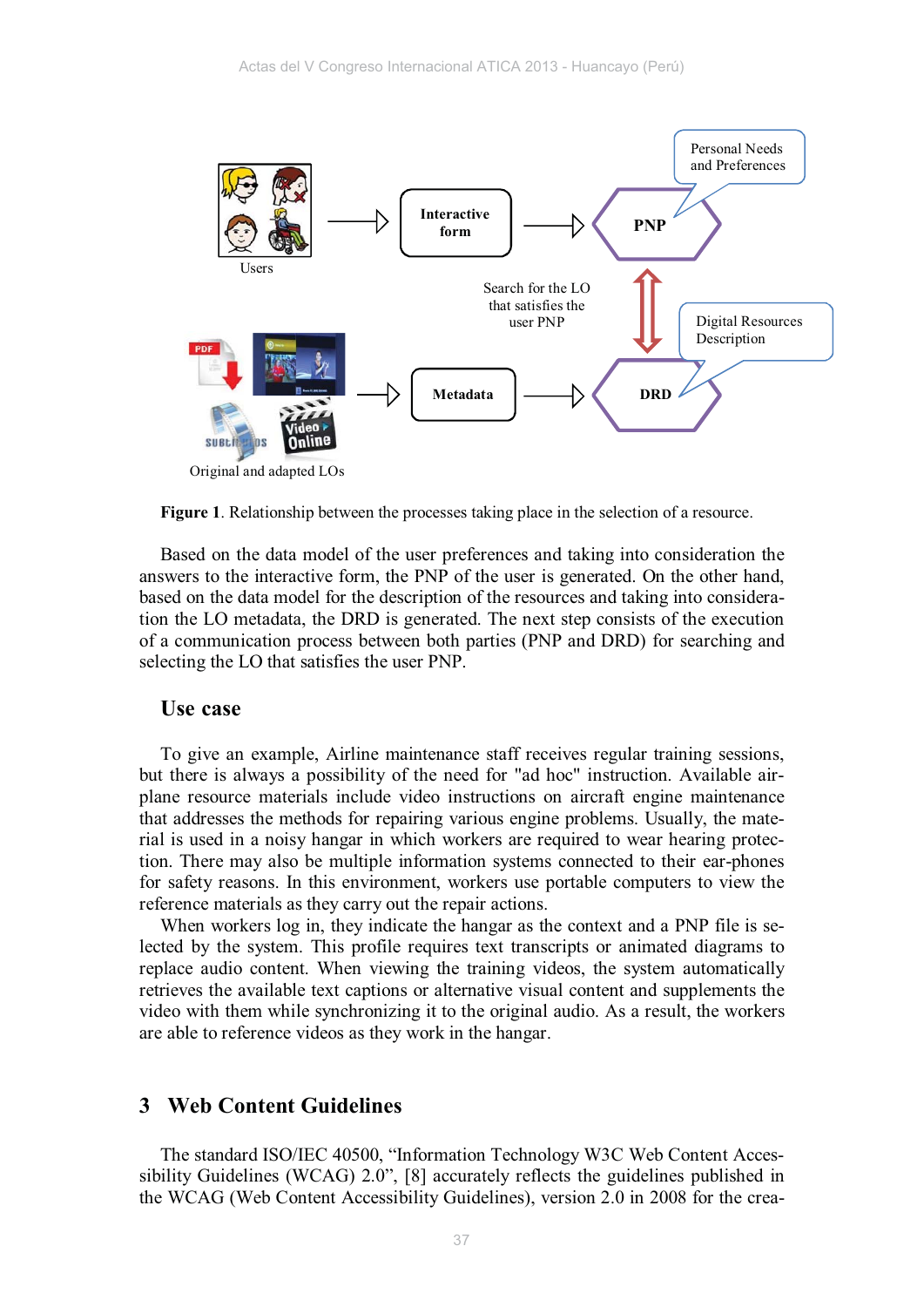tion of accessible Web content, being raised to the category of standard. Since then the guidelines have been widely consolidated by users.

The standard is organized into 12 guidelines or recommendations concerning the Web page content and navigation as well as the user interface [9]. Success criteria are established to develop and specify the meaning of each guideline. In total there are 61 success criteria that moreover are useful for checking the correct implementation of the recommendations.

The guidelines are based on four fundamental principles that should cover Web content development, so that the Web content is considered accessible. They are the following:

- 1. **Perceivable**: according to this principle both the user interface and the Web content must be received and appreciated properly by all users.
- 2. **Operable**: this principle establishes that both the user interface and navigation must be operable or controllable by all the users.
- 3. **Understandable**: through this principle a need for a correct interpretation of the content and user interface is declared.
- 4. **Robust:** this principle requires the Web content to be compatible with current and future technologies.

In turn, the verification points that are shaping the guidelines are classified in a hierarchy according to their accessibility level at 3 different levels, known as A, double A or AA and triple A or AAA, with priorities low (or priority 1), middle (or priority 2) and high (or priority 3) respectively.

- 1. **Level of accessibility A**: indicates the success criteria required to be fulfilled by the Web developer so that certain groups of users **can access** the content of the Web page.
- 2. **Level of accessibility AA**: indicates the success criteria required to be fulfilled by the Web developer so that certain groups of users **do not have serious difficulties to access** the content of the Web page.
- 3. **Level of accessibility AAA**: indicates the success criteria required to be fulfilled by the Web developer so that certain groups of **users do not have difficulties to access** the content of the Web page.

The hierarchy presented by these requirements determines the legal obligation of compliance by all contents published on the Web. In this regard, different countries have adapted their legislation according to the publication of the standards by ISO. For example, the Spanish law establishes Royal Decree 1494/2007 as mandatory minimum level of accessibility, compliance regarding priorities 1 and 2 of the standard UNE 139803:2004, "Computer applications for people with disabilities. Requirements of the Web content accessibility" [10]. However, the State Legal Service of the Ministry of Health, Social Services and Equality determines the legal application of the norm UNE 139803:2012: "Web content accessibility requirements" that replaces the previous one, without requiring their incorporation in a Ministerial Order [11].

In Finland the requirements are declared in the Constitution about the equality of all citizens. Immediate band on discrimination means that no person may be discriminated against on the basis of disability [12]. Moreover, Ministry of Interior has determined the Instructions for the Web site design of public administration [13].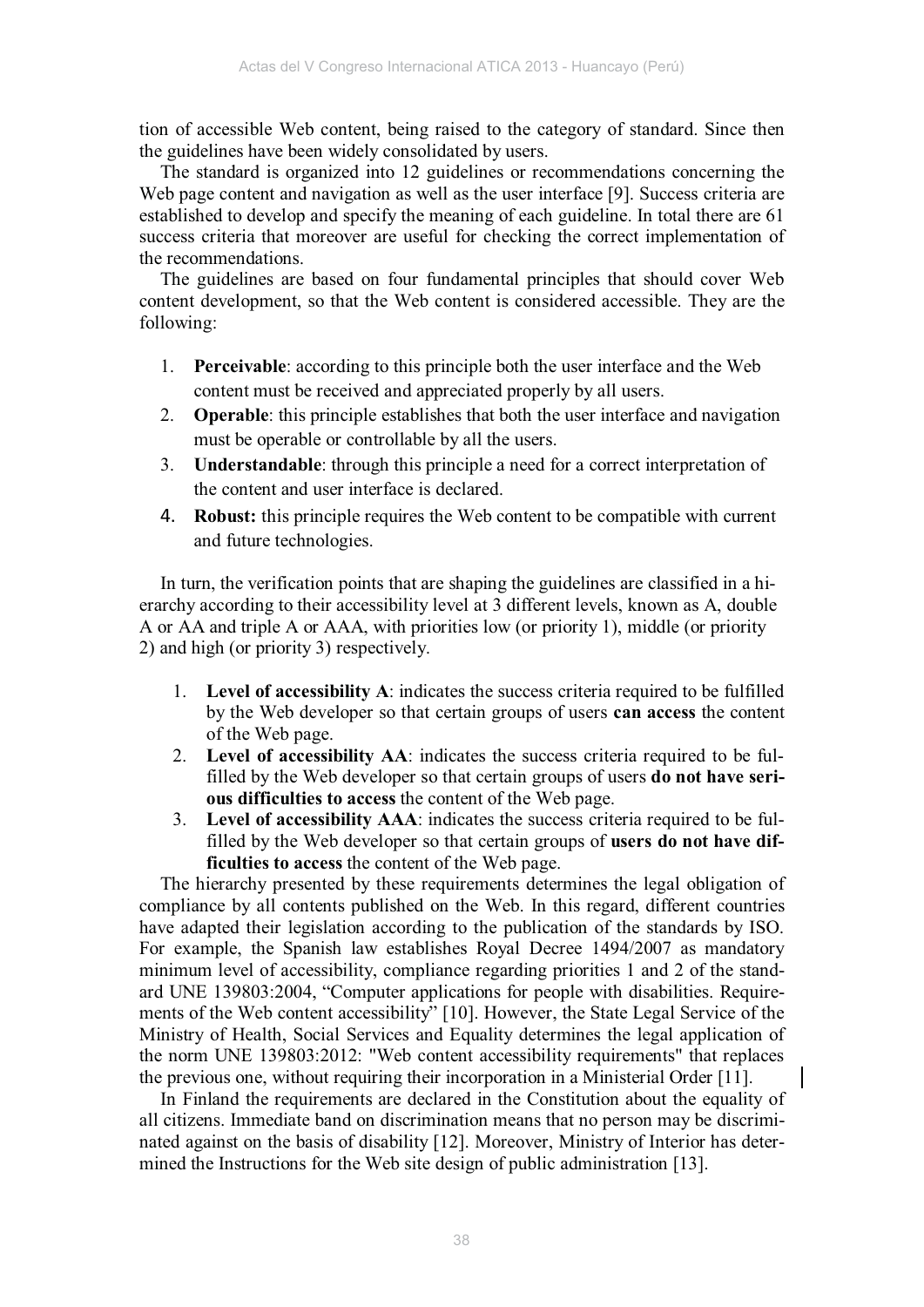According to the definition, the LOs are part of the Web content. Table 2 shows such success criteria that relate directly to the Web content and such that can be controlled by the metadata of LOs. Such success criteria are removed if they are not controlled by the metadata and are related with the user interface and navigation between pages.

| Principle         | Guideline                     | Accessi-<br>bility<br>level | Checkpoint                                                                                                                                        |
|-------------------|-------------------------------|-----------------------------|---------------------------------------------------------------------------------------------------------------------------------------------------|
|                   | 1.1: Text Alternatives        | $\mathbf{A}$                | 1.1.1 Non-text Content                                                                                                                            |
| 1. PERCEIVABLE    |                               | A                           | 1.2.1 Audio-only and Video-only<br>(Prerecorded)<br>1.2.2 Captions (Prerecorded)<br>1.2.3 Audio Description or Media<br>Alternative (Prerecorded) |
|                   | 1.2: Time-based Media         | AA                          | 1.2.5 Audio Description (Prere-<br>corded)                                                                                                        |
|                   |                               | AAA                         | 1.2.6 Sign Language (Prerecord-<br>ed)<br>1.2.7 Extended Audio Description<br>(Prerecorded)<br>1.2.8 Media Alternative (Prere-<br>corded)         |
|                   | 1.3: Adaptable                | A                           | 1.2.9 Audio-only (Live)<br>1.3.1 Info and Relationships<br>1.3.2 Meaningful Sequence<br>1.3.3 Sensory Characteristics                             |
|                   |                               | A                           | 1.4.1 Use of Color<br>1.4.2 Audio Control                                                                                                         |
|                   | 1.4: Distinguishable          | AA                          | 1.4.3 Contrast (Minimum)<br>1.4.4 Resize text<br>1.4.5 Images of Text                                                                             |
|                   |                               | AAA                         | 1.4.6 Contrast (Enhanced)<br>1.4.8 Visual Presentation                                                                                            |
| 2. OPERABLE       | 2.1: Keyboard Acces-<br>sible | A<br>AA                     | 2.1.1 Keyboard                                                                                                                                    |
|                   |                               | <b>AAA</b>                  | 2.1.2 No Keyboard Trap<br>2.1.3 Keyboard (No Exception)                                                                                           |
|                   | 2.3: Seizures                 | A                           | 2.3.1 Three Flashes or Below<br>Threshold                                                                                                         |
|                   |                               | <b>AAA</b>                  | 2.3.2 Three Flashes                                                                                                                               |
|                   |                               | A                           | 3.1.2 Language of Page                                                                                                                            |
| 3. UNDERSTANDABLE | 3.1: Readable                 | <b>AAA</b>                  | 3.1.5 Reading Level                                                                                                                               |

**Table 2.** Applicable ISO/IEC 40500 success criteria to LOs [14].

Based on Table 2, which serves as an example, the operation from the checkpoint *Reading Level*, accessibility level AAA, belonging to the guideline *Readable* and grouped under the principle *Understandable*, means that if the content is of higher educational level (higher than secondary education level), then an additional content of the secondary education level must be provided.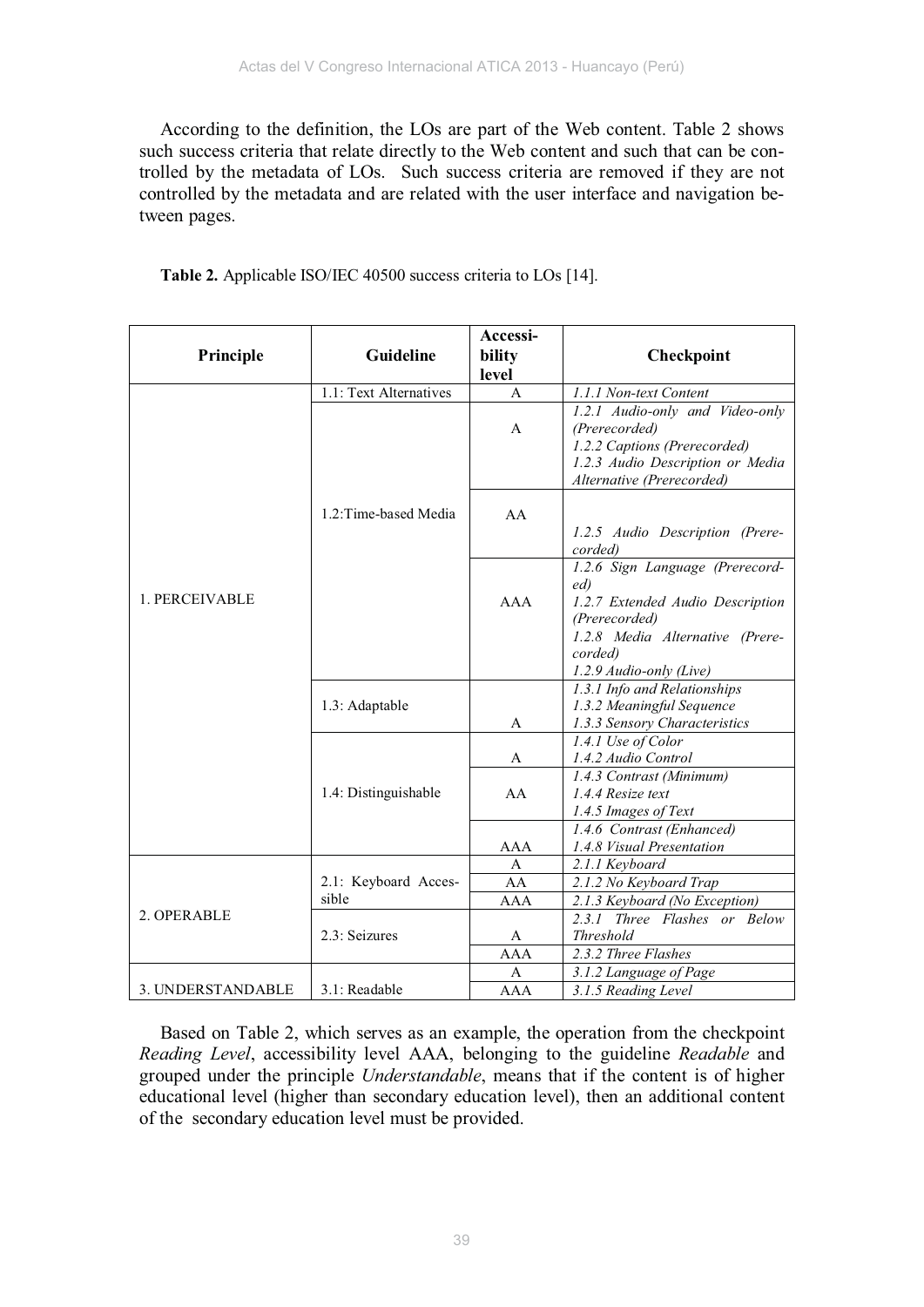## **4 Conclusions**

The standard ISO/IEC 40500 has been consolidated through the recommendations of WCAG 2.0 and is the base of the Web technology both in terms of content and user interface.

All in all, the analysis has shown that 27 success criteria out of the total of 61 refer to Web content while the rest are related to the user interface and navigability.

The standards ISO/IEC 40500 and ISO/IEC 24751 are presented as complementary. On the one hand the first one defines a set of recommendations for developing accessible Web content, and on the other hand, the second specifies the implementation procedure to be followed in order to meet these recommendations.

The ISO/IEC 24751 standard is presented as a starting point for an accessible elearning; however, it needs a restructuring that simplifies and makes it more efficient and aligned with reality.

Interoperability is particularly relevant in the process in two ways, from the viewpoint of requirements of assistive technologies which are external to the system and from the viewpoint of the process of searching for the right resource by the communication between the different subsystems.

The shortage of adapted LOs becomes the biggest challenge to be taken up by institutions and governments in coming years because it paralyses the whole process.

## **References**

- 1. ISO 9241-171:2008, Ergonomics of human-system Interaction -- Part 171 Guidance on software accessibility. International Standard Organization, Geneva, Switzerland (2008)
- 2. Wiley, D. (2001) Connecting learning objects to instructional design theory: A definition, a metaphor, and a taxonomy, and The Instructional Use of Learning Objects, available at: http://www.reusability.org/read/chapters/wiley.doc
- 3. ISO/IEC 24751-1:2008, Information technology -- Individualized adaptability and accessibility in e-learning, education and training -- Part 1: Framework and reference model. International Standard Organization, Geneva, Switzerland (2008)
- 4. ISO/IEC 24751-3:2008, Information technology -- Individualized adaptability and accessibility in e-learning, education and training -- Part 3: "Access for all" digital resource description. International Standard Organization, Geneva, Switzerland (2008)
- 5. ISO/IEC 24751-2:2008, Information technology -**-** Individualized adaptability and accessibility in e-learning, education and training -- Part 2: "Access for all" personal needs and preferences for digital. International Standard Organization, Geneva, Switzerland (2008)
- 6. EU4ALL: Accessible Lifelong Learning for Higher Education. Proyecto europeo encuadrado en el sexto programa marco sobre tecnologías de la sociedad de la información. http://www.eu4all-project.eu/
- 7. IMS Access For All Version 3.0 IMS Global Learning Consortium, Inc. http://www.imsglobal.org/accessibility/